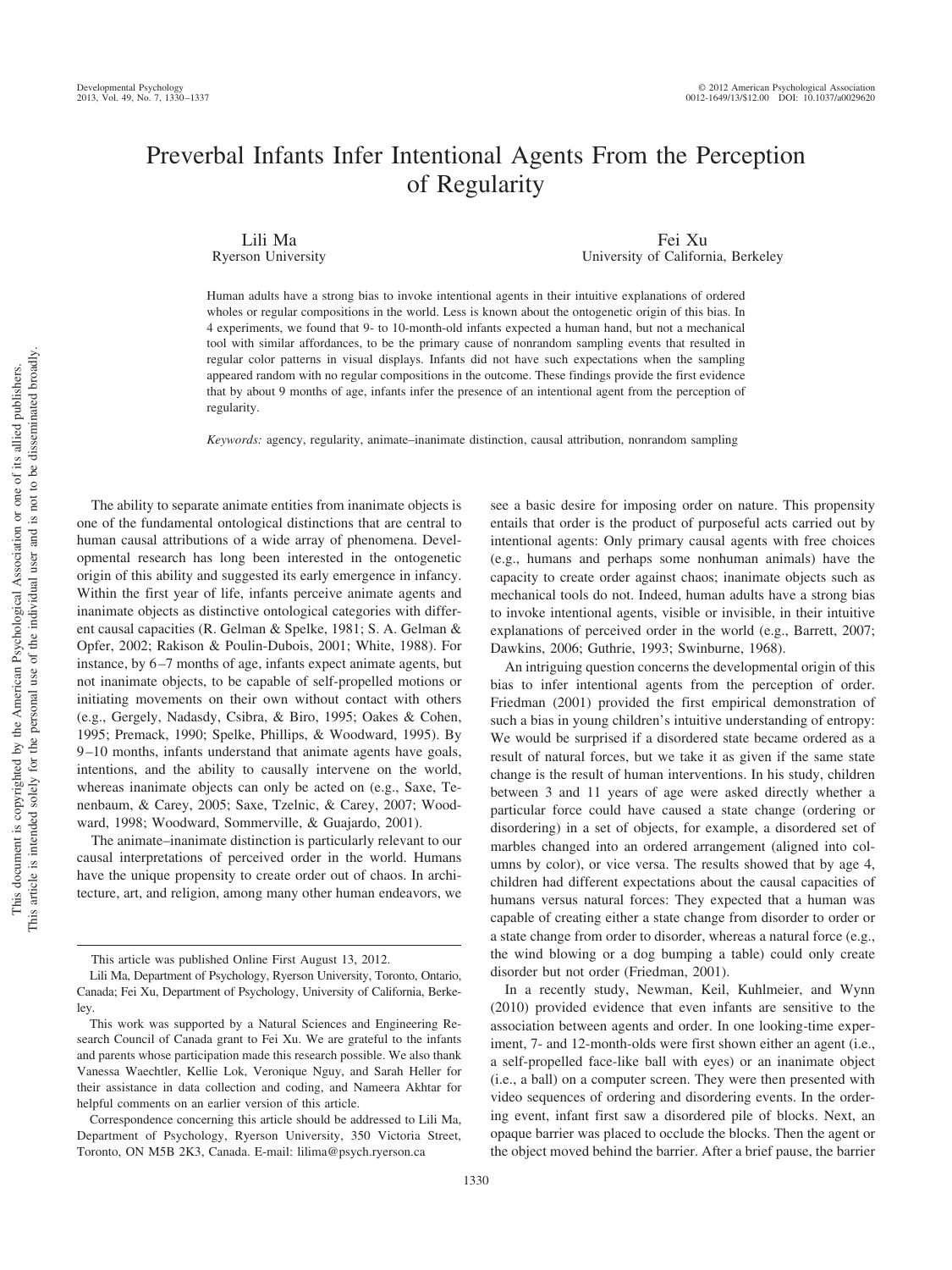was removed, and infants saw the blocks in an ordered arrangement (aligned into two columns by color). In the disordering event, infants were presented with the same sequence of events, with the beginning and the end states of the blocks reversed. In another looking-time experiment, 12-month-olds were first familiarized with either an agent (i.e., a human hand) or an inanimate object (i.e., a claw-like stick) creating order or disorder. Then infants saw similar ordering and disordering events as in the previous experiment. The results showed that at 12 months (not 7 months), infants had a robust expectation that agents were associated with state changes from disorder to order, whereas inanimate objects were not. Interestingly, unlike the children in Friedman's (2001) study, 12-month-olds considered agents creating order to be more likely than agents creating disorder (Newman et al., 2010).

The current research takes a different approach to examining the developmental origin of the bias to infer agents from perceived order. Previous work has exclusively focused on early sensitivity to the association between agents and state changes from disorder to order (Friedman, 2001; Newman et al., 2010). Very little is known about infants' perceptions of other forms of ordered state, such as regularity in visual displays resulting from nonrandom sampling behavior. The present research aims to fill this gap. More specifically, we examine infants' expectations about the possible causes of nonrandom sampling events that result in regular color patterns versus random sampling events with no regular compositions in the outcomes.

Recent studies suggest that from early in development, infants are sensitive to the link between agency and nonrandom sampling behavior. For example, if a person shows a preference by repeatedly choosing red balls over white ones, 11-month-olds expect the person's subsequent actions to be consistent with that preference, resulting in nonrandom or low-probability outcomes (e.g., sampling five red balls from a population of mostly white and just a few red balls; Xu & Denison, 2009). By 20 months, infants interpret an agent's nonrandom sampling behavior as expressing a preference for one type of object over another; that is, if a person samples a few *A*s from a population of mostly *B*s and just several *A*s, infants are likely to infer that the person prefers *A*s over *B*s (Kushnir, Xu, & Wellman, 2010). Furthermore, by at least 26 months, infants are able to infer the subjectivity of preferences based on statistical sampling evidence: If a person picks out a few boring objects from a population of mostly interesting and just several boring objects, infants interpret such nonrandom sampling behavior as a cue to a preference for the boring objects that is different from their own; when there is no alternative in the population or if the sampling is random, infants do not ascribe a preference and persist in their initial beliefs that the person would share their preference for the interesting objects (Ma & Xu, 2011). In light of these findings, we may expect infants to attribute agency to nonrandom sampling events that result in regular patterns in visual displays.

The current research also aims to extend previous findings in three other important ways. Previous work has looked at what infants expect an agent versus an inanimate object to do. For example, in the work of Newman et al. (2010), infants were first shown an agent or an inanimate object, and were then tested on their expectations about the likelihood of each entity to bring out a state change from disorder to order (or vice versa). Our research asks the reverse question, namely, whether the perception of order or regularity leads to the expectation of an agent, which has not been studied in the past. In addition, we tested 9- to 10-month-old infants to examine whether the bias to infer agents from perceived order or regularity might be in place even earlier than previous research has suggested. Lastly, with the experience that mechanical devices are usually controlled by intentional agents, adults may expect the actions of some inanimate objects to result from purposeful acts and infer a hidden agent that is the primary cause of the observed outcomes. We tested to see whether prior experience would have such an effect on shaping infants' expectations about the link between agents and perceived regularity.

Using the violation-of-expectation looking-time paradigm, we explored the following questions: Seeing nonrandom sampling events that result in regular color patterns in the outcomes, what do infants expect to be responsible for creating the regularity? In particular, do they consider an agent (e.g., a human hand) more likely to be the cause of the regularity than a mechanical tool that has similar affordances of a human hand (e.g., a claw)? What expectations do they have with regard to the cause of random sampling events with no regular compositions in the outcome? Would prior exposure to the mechanical tool being manipulated by an agent influence infants' expectations? We addressed these questions in a series of four experiments.

# **Experiment 1**

# **Method**

Participants. Participants were 32 full-term 9.5-month-old infants (18 girls, 14 boys; mean age  $= 9$  months 17 days; range: 8 months 14 days to 10 months 14 days). Each infant was randomly assigned to one of two conditions. Sixteen infants were in the regularity condition (nine girls, seven boys; mean age  $= 9$ months 14 days; range: 8 months 19 days to 10 months 7 days) and 16 in the random condition (nine girls, seven boys; mean age  $= 9$ months 20 days; range: 8 months 14 days to 10 months 14 days). An additional eight infants were excluded due to extreme fussiness or distress preventing completion of the study (four) or lack of attention throughout the procedure (one), experimenter error (one), equipment failure (one), or parental interference (one). In this experiment and in subsequent experiments, infant participants were recruited from the greater Vancouver area in Canada through a participant database at a public university and were predominately from White, middle-class families.

**Apparatus and material.** All events were presented live on a puppet stage in a quiet room. The viewable area of the stage measured 90 cm wide  $\times$  35 cm high. The stage was lit during the study, and the rest of the room was dark. Infants sat in a high chair facing the stage from an approximately 70-cm distance. The parents sat next to their infants and faced away from the stage, and they were instructed not to look at the display or interfere with their infants. A camera focused on infants' faces to record looking behavior.

A blue plastic claw (11.5 cm wide  $\times$  6 cm high, with a handle 28 cm long) was used on claw trials, as compared with a human hand on hand trials (see Procedure). A transparent jar was used to contain a population of 48 Ping-Pong balls, 32 yellow and 16 red (population). A narrow container made of Plexiglas was used to display the samples drawn from the population during the study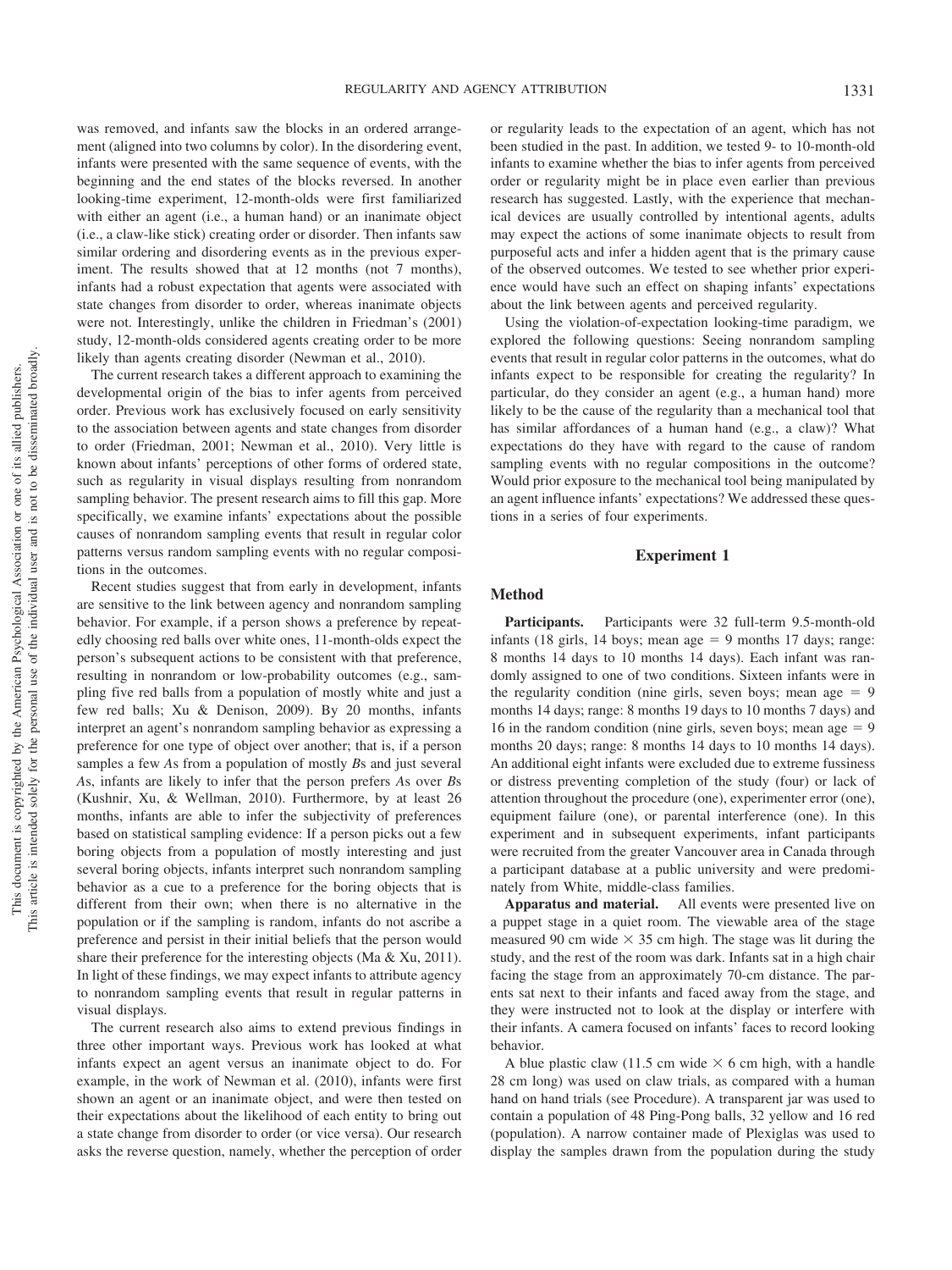(display container). A transparent plastic tube was attached to one end of the container to form a slide. When a ball was released into the tube from the top, it would smoothly slide down the tube into the display container. Two blue foam core occluders (Occluder 1: 40 cm  $\times$  70 cm; Occluder 2: 55 cm  $\times$  70 cm) were also used.

**Procedure.** The study began with a calibration, in which the experimenter used a toy to draw infants' attention to different areas of the stage, in order to define a window of infants' eye gazes for the observer. During the calibration, infants could see the display container and part of the slide on the stage; the jar and the above area were blocked by Occluder 1 and invisible to infants. After the calibration, the experimenter stepped behind the curtain and stood behind the stage. She remained invisible to infants throughout the study, with her body occluded by a black curtain. Then the experimental procedure with two phrases (familiarization and test) began.

Figure 1 shows the schematic representation of the procedure in Experiment 1. During the familiarization phase, the experimenter first lifted Occluder 1 from the stage so that the whole display area was visible to infants. She then showed infants that either a human hand or a claw could pick up Ping-Pong balls of both colors from the jar. There were four familiarization trials: two hand trials and two claw trials, presented in alternating order. On each trial, the experimenter reached her bare left hand or the claw from the top of the stage, picked up a ball, and released it into the slide (the "dropping" event). Part of her bare left arm (about 15 cm above the wrist) was visible to infants on the hand trials, and the hand controlling the claw was invisible to infants on the claw trials. Then she returned her hand or the claw to above the balls in the jar

and paused for 3 s (the "pausing" event). Afterward she withdrew her hand or the claw from the top of the stage. At the end of this phase, Occluders 1 and 2 were placed side by side on the stage to block the whole display area. All infants paid close attention to the dropping event on each trial, and they spent a similar amount of time looking at the pausing event across the four trials (regularity condition:  $M_{\text{hand}} = 2.93$  s,  $M_{\text{claw}} = 2.96$  s,  $t =$  $-1.48$ ,  $p = .16$ ; random condition:  $M_{\text{hand}} = 2.91$  s,  $M_{\text{claw}} =$ 2.88 s,  $t = 0.57$ ,  $p = .58$ ).

The test phase followed. There were four test trials: two hand trials and two claw trials, presented in alternating order. On each trial, the experimenter first lifted Occluder 2 from the stage, leaving Occluder 1 blocking the jar and the above area; thus, the right half of the stage was not visible to infants (see Figure 1). She then picked up nine balls (six yellow and three red) and put them down the slide into the display container, one ball at a time. Infants watched as each ball rolled down the slide into the display container. In the regularity condition, the sample was nonrandom and exhibited a clear regularity, with the fixed pattern yellow–yellow– red repeated three times. In the random condition, the sample was randomly drawn with no regular patterns in the outcome (e.g., yellow–red–red–yellow–yellow–yellow–red–yellow–yellow; the irregular pattern varied each time). In both conditions, the sampling was repeated three times on each of the four test trials. After the sampling events, Occluder 1 was removed and infants saw the potential cause of the samples, either a human hand or a claw, perched above the balls in the jar. The amount of time infants spent looking at each type of outcome was recorded until infants looked away continuously for 2 s.



*Figure 1.* Schematic representation of the procedure in Experiment 1.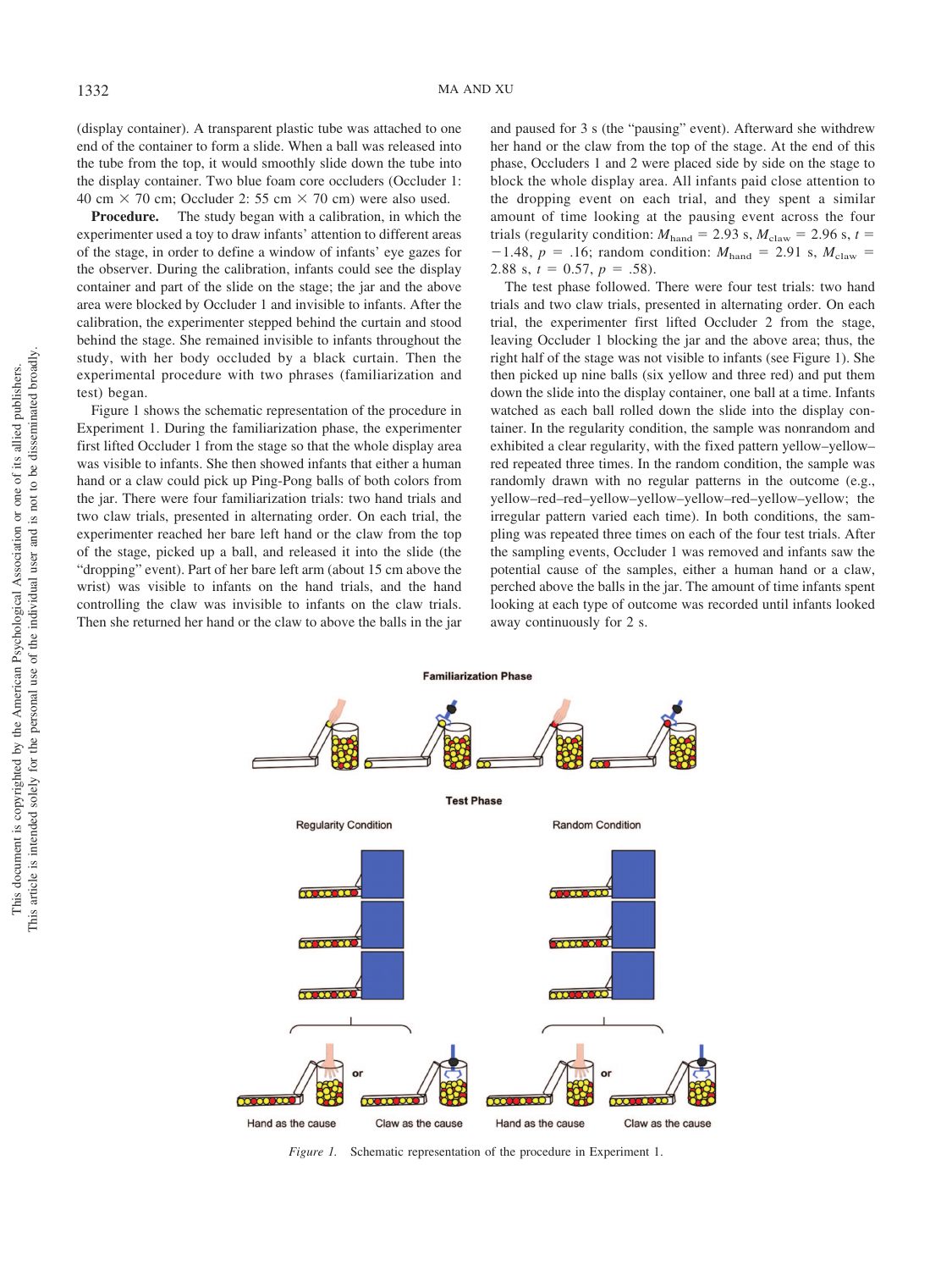**Coding and reliability.** A trained observer watched infants' responses on a video monitor and coded their looking times online on an iBook using MacXHAB 1.4 (Pinto, 1995). A second observer independently coded a randomly selected 50% of infants from video recordings. The intercoder correlation was .978. Both observers watched infants' responses only and were blind to the condition or trial type.

#### **Results and Discussion**

Preliminary analyses revealed no significant effects of gender, trial order, or trial pair in this experiment and in subsequent experiments. These factors were thus not included in the main analyses reported here. All reported *p* values are two-tailed.

Figure 2 presents the main findings. A mixed-design analysis of variance was conducted to examine the amount of time infants spent looking at each type of outcome during the test phase (hand vs. claw; averaged across the two test trials of each type), with trial type as the within-subjects factor and condition as the betweensubjects factor. The results revealed a significant interaction between trial type and condition,  $F(1, 30) = 5.75$ ,  $p = .02$ ,  $\eta_p^2 = .16$ . The main effects of trial type or condition were not significant. Post hoc *t* tests were then conducted to reveal the nature of the interaction. As shown in Figure 2, in the regularity condition, infants looked reliably longer when they saw the claw  $(M = 14.59)$ s,  $SD = 5.71$  s) than when they saw the hand ( $M = 11.02$  s,  $SD =$ 4.14 s) as the cause of the regular patterns,  $t(15) = 2.70$ ,  $p = .02$ , 95% CI [ $-6.38, -0.75$ ], Cohen's  $d = 0.72$  (paired-samples *t* test). The nonparametric Wilcoxon signed-rank test revealed converging results  $(Z = 2.12, p = .03; 11$  of the 16 infants looked longer at the claw than at the hand). Thus, infants appeared to have expected an intentional agent (e.g., a human hand) to be the cause of the regular patterns.

In contrast, infants in the random condition looked equally long at the claw ( $M = 9.92$  s,  $SD = 3.43$  s) versus the hand ( $M = 11.53$ s,  $SD = 4.98$  s) as the cause of the random samples,  $t(15)$  $-0.94$ ,  $p = .36$  (Wilcoxon signed-rank test:  $Z = -0.93$ ,  $p = .35$ ; eight of the 16 infants looked longer at the claw than at the hand). Thus, infants did not perceive the hand to be more or less likely the cause of the random samples than the claw. This finding also ruled out the possibility that in the regularity condition infants might have looked longer at the claw simply because of its novelty (relative to the highly familiar human hand).

An alternative explanation of these results is that during the test phase, infants might find the random samples more interesting to look at than the nonrandom samples with regular patterns. Thus, in the random condition, infants might have spent more time looking at the random sample and paid little attention to the hand or the claw, resulting in the nondifference in their looking times at the outcome. In the regularity condition, however, infants might have devoted more attention to the hand or the claw, resulting in the significant difference in their looking times at the outcome because of a novelty preference for the claw. This account is very unlikely for the following three reasons.

First, previous research indicates that young infants prefer to look at patterned displays rather than unpatterned ones (e.g., Fantz, 1961, 1963; Fantz, Ordy, & Udelf, 1962). For example, they prefer to look at a normal human face rather than a scrambled one, and prefer to look at a concentric circle or black and white stripes rather than a plain circle. In accord with these findings, it seems unlikely that infants in the present experiment would find the random samples more interesting to look at than the nonrandom, patterned samples. Second, on each trial, infants witnessed three sampling events first, such that they had spent quite some time processing the nine-ball samples before the hand or the claw was revealed as the potential cause. Thus, their looking times during the test phase were more likely in response to the hand or the claw in both conditions. Third, the occluder was removed after the sampling events to reveal the potential cause of the samples, which should be highly attention grabbing to infants, so that they would more likely be interested in looking at the cause that was previously hidden than at the samples that they had already processed. Supporting this, Newman et al. (2010) found that after seeing a disordering event (i.e., a patterned display became unpatterned), 12-month-olds looked reliably longer when a hand rather than a claw was revealed as the cause of the event, which is against the possibility that infants would find a random, unpatterned display more interesting to look at than the cause that was previously hidden.

In summary, the results of Experiment 1 indicate that by about 9 months of age, infants are sensitive to the causal link between intentional agents and regularity in visual displays. They expect a person (represented by a hand), but not a mechanical tool with similar affordances, to be responsible for nonrandom sampling



*Figure 2.* Mean looking time of infants (with standard error) across Experiments  $1-4$ ,  $\gamma$   $\epsilon$  0.03 (two-tailed).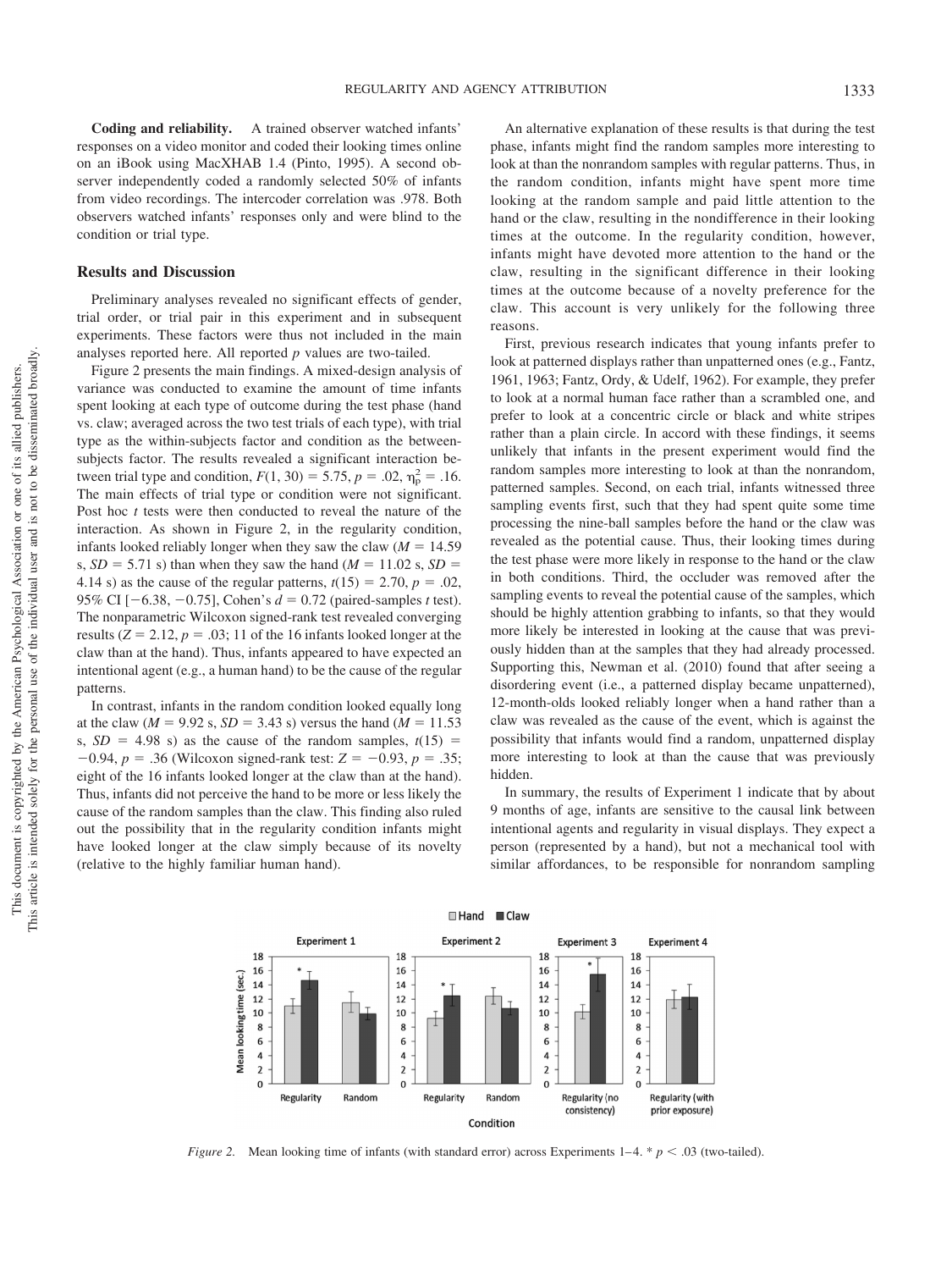events that result in regular color patterns. When the sampling is random with no regular compositions in the outcome, infants do not have such expectations. To provide further support for this claim, we conducted Experiment 2 to see whether we could replicate the findings by showing infants a different type of regularity as compared with randomly drawn samples.

#### **Experiment 2**

# **Method**

Participants. Participants were 32 full-term 9.5-month-old infants (17 girls, 15 boys; mean age  $= 9$  months 22 days; range: 8 months 19 days to 10 months 13 days). None of them participated in Experiment 1. Sixteen infants were in the regularity condition (nine girls, seven boys; mean age  $= 9$  months 22 days; range: 9 months 1 day to 10 months 13 days) and 16 in the random condition (eight girls, eight boys; mean age  $= 9$  months 21 days; range: 8 months 19 days to 10 months 11 days). An additional eight infants were eliminated due to extreme fussiness or distress preventing completion of the study (six), experimenter error (one), or equipment failure (one).

**Apparatus, material, and procedure.** The same apparatus and material from Experiment 1 were used. In addition, a metronome was used in this experiment (and in subsequent experiments) to set the pace of sampling more precisely, so that the interval between every two ball drops in the nine-ball sequence was identical (1 s) across all trials in both conditions.

The familiarization phase was identical to that of Experiment 1. During this phase, all infants closely observed the dropping event on each trial, and they paid consistent attention to the pausing event across the four trials (regularity condition:  $M_{\text{hand}} = 2.96$  s,  $M_{\text{claw}} = 2.83 \text{ s}, t = -1.00, p = .34; \text{ random condition: } M_{\text{hand}} =$ 2.96 s,  $M_{\text{claw}} = 2.94$  s,  $t = 0.54$ ,  $p = .60$ ).

The test phase was the same as in Experiment 1, except for one critical change: In the regularity condition, on each of the four test trials, the final sample exhibited a different type of regularity with three triplets (i.e., three yellow balls followed by three red balls, and then three yellow balls). The random condition was identical to that of Experiment 1.

**Coding and reliability.** An observer coded infants' looking times online as in Experiment 1. A second observer independently coded a randomly selected 50% of infants from video recordings. The intercoder correlation was .997. Both observers were blind to the condition or trial type.

#### **Results and Discussion**

The findings of Experiment 1 were replicated. As in Experiment 1, a mixed-design analysis of variance was conducted to examine the amount of time infants spent looking at each type of outcome during the test phase, with trial type as the within-subjects factor and condition as the between-subjects factor. The results indicated a significant interaction between trial type and condition, *F*(1, 30) = 5.90,  $p = .02$ ,  $\eta_p^2 = .16$ . The main effects of trial type or condition were not significant. Post hoc *t* tests were then conducted to reveal the nature of the interaction. In the regularity condition, when the cause of the sampling was revealed, infants looked reliably longer at the claw ( $M = 12.52$  s,  $SD = 4.61$  s) than at the hand ( $M = 9.23$  s,  $SD = 4.14$  s),  $t(15) = 2.72$ ,  $p = .02$ , 95% CI  $[-5.87, -0.71]$ ,  $d = 0.75$  (see Figure 2; Wilcoxon signed-rank test:  $Z = 2.22$ ,  $p = .03$ ; 10 of the 16 infants looked longer at the claw than at the hand). In the random condition, infants' looking time did not differ when they saw the claw  $(M = 10.67 \text{ s}, SD =$ 3.84 s) versus the hand ( $M = 12.41$  s,  $SD = 5.86$  s) as the cause of the random samples,  $t(15) = -1.04$ ,  $p = .32$  (Wilcoxon signed-rank test:  $Z = -0.62$ ,  $p = .54$ ; seven of the 16 infants looked longer at the claw than at the hand). These results provide further evidence that by about 9 months, infants have robust expectations that an intentional agent should be responsible for nonrandom sampling behavior that results in regular patterns in visual displays. They do not have such expectations when the sampling is random with no regular compositions in the outcome.

#### **Experiment 3**

One question arising from Experiments 1 and 2 concerns the extent to which infants relied on the cues of regularity alone to infer an intentional agent. In the regularity conditions, the samples were consistent (i.e., identical) across the three sampling events on each test trial, whereas in the random conditions, the samples were different each time. Thus, infants in the regularity conditions might have inferred the presence of an intentional agent from seeing three identical, consistent outcomes on each test trial, without paying much attention to the regular patterns in each sample.

Experiment 3 was conducted to tease apart cues of consistency and regularity, in which infants watched as three nonrandom samples were drawn, each exhibiting a unique type of regularity. In other words, the consistency across the three sampling events was removed, and infants received only cues of regularity in each sample. If infants still expected the human hand, but not the claw, to be responsible for the different regularities, we would have evidence that infants were able to infer an agent from only the cues of regularity in each sample.

#### **Method**

Participants. Participants were 16 full-term 9.5-month-old infants (nine girls, seven boys; mean age  $= 9$  months 14 days; range: 8 months 14 days to 10 months 8 days). None of them participated in the previous experiments. An additional six infants were excluded from the final sample due to extreme fussiness or distress preventing completion of the study (four), experimenter error (one), or equipment failure (one).

**Apparatus, material, and procedure.** The same apparatus and material from Experiment 2 were used. The procedure was the same as in the regularity conditions of the first two experiments, except for one important change: On each of the test trials, there was no consistency across the three sampling events, in that each event resulted in a different type of regularity. Three patterns of regularity were included: the fixed pattern yellow–yellow–red repeated three times (Experiment 1), the three triplets yellow– yellow–yellow–red–red–red–yellow–yellow–yellow (Experiment 2), and the fixed pattern red–yellow–yellow repeated three times. The order of these three types of regularity was counterbalanced across participants and remained the same across the four test trials for each infant.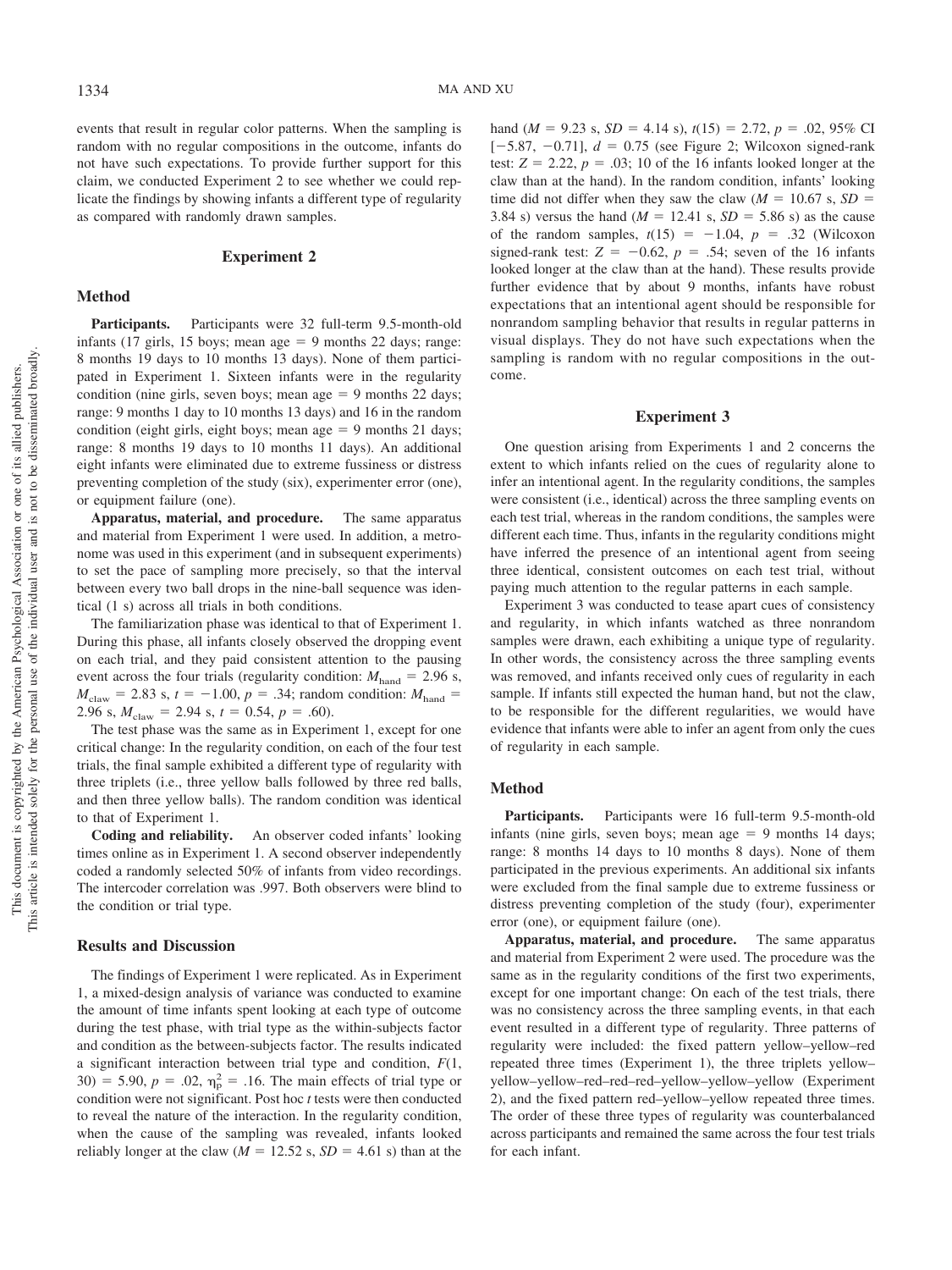**Coding and reliability.** An observer coded infants' looking times as in the previous experiments. A second observer independently coded a randomly selected 50% of infants from video recordings. The intercoder correlation was .984. Both observers were blind to the trial type.

#### **Results and Discussion**

For each type of the test trials (hand vs. claw), the amount of time infants spent looking at the outcome displays was averaged across the two trials. A paired-samples *t* test indicated that infants looked reliably longer when they saw the claw  $(M = 15.41 \text{ s}$ ,  $SD = 9.30$  s) than when they saw the hand ( $M = 10.20$  s,  $SD =$ 4.12 s) as the cause of the regularity,  $t(15) = 2.40$ ,  $p = .03, 95\%$ CI  $[-9.85, -0.58]$ ,  $d = 0.76$  (see Figure 2; Wilcoxon signed-rank test:  $Z = 1.91$ ,  $p = .056$ ; 10 of the 16 infants looked longer at the claw than at the hand). Thus, infants expected the human hand, but not the claw, to be responsible for the regular (albeit different) color patterns. These results, combined with our findings of the previous two experiments, suggest that 9- to 10-month-old infants are able to infer an intentional agent from only the cues of regularity in each sample, in the absence of consistency across multiple sampling events.

# **Experiment 4**

The previous experiments show that by about 9 months, infants expect an intentional agent (i.e., the hand), but not a mechanical tool with similar affordances (i.e., the claw), to be responsible for perceived regularity in visual displays. However, unlike infants, adults may not be surprised to see the claw as the potential cause of the regular patterns. They may readily evoke an agent hidden behind the claw who is the primary cause of the effects, given their extensive experience with human agents purposefully using various mechanical tools to achieve their goals. Infants, however, do not have much experience in this regard, and the claw is a relatively novel entity to them. Given this lack of prior experience, infants might not infer the hidden agent behind the claw and thus find it unexpected to see the claw to be the cause of the regular patterns.

It is conceivable that if infants have some first-hand observation of an adult using the claw to achieve goals, they would develop the awareness that an intentional agent could be manipulating the claw and serve as the primary cause of certain effects. With this prior experience, later when they see the claw as the potential cause of regular color patterns, they might infer a person hidden behind the claw and no longer be surprised. Experiment 4 was conducted to test this possibility.

## **Method**

Participants. Sixteen full-term 9.5-month-old infants (eight) girls, eight boys; mean age  $= 9$  months 14 days; range: 8 months 16 days to 10 months 15 days) participated in a regularity condition as in Experiment 3. None of them participated in the previous experiments. An additional four infants were eliminated due to extreme fussiness or distress preventing completion of the study (three) or experimenter error (one).

**Apparatus, material, and procedure.** The same apparatus and material from Experiments 2 and 3 were used. Prior to the experimental procedure, each infant received 2-min exposure to the claw being used by an agent as a tool to achieve goals: In the waiting room, the infant watched as the experimenter manipulated the claw with ease and used it to grab various small objects. All infants paid close attention to this event. Immediately after this 2-min session, the same procedure as in Experiment 3 followed.

**Coding and reliability.** An observer coded infants' looking times as in the previous experiments. A second observer coded 50% of infants from video recordings. The intercoder correlation was .998. Both observers were blind to the trial type.

#### **Results and Discussion**

The results supported our hypothesis for this experiment. For each type of the test trials (hand vs. claw), the amount of time infants spent looking at the outcome displays was averaged across the two trials. A paired-samples *t* test indicated that infants looked equally long at the claw ( $M = 12.30$  s,  $SD = 7.03$  s) and the hand  $(M = 11.95 \text{ s}, SD = 5.09 \text{ s})$  as the cause of the regular color patterns,  $t(15) = 0.28$ ,  $p = .78$  (see Figure 2; Wilcoxon signedrank test:  $Z = 0.04$ ,  $p = .97$ ; seven of the 16 infants looked longer at the claw than at the hand). Thus, after some prior exposure to the claw being manipulated by the experimenter as a tool to grab small objects, infants were not surprised when they saw the claw as the potential cause of the regular color patterns, presumably because they might have inferred an intentional agent (i.e., the experimenter) hidden behind the claw who was the primary cause of the regularity.

#### **General Discussion**

The four experiments reported here provide evidence that by about 9 months, infants have sophisticated expectations about the causal link between agents and perceived regularity in a sequence: They expect an intentional agent—represented by a hand—to be the cause of regular color patterns resulting from nonrandom sampling behavior. Although some mechanical tools (e.g., a claw) might have similar affordances of a human hand, infants do not consider them as primary causal agents capable of creating regular patterns on their own. Infants do not have such expectations when the sampling is random with no regular compositions in the outcome.

These results make several new contributions to understanding the development of animate–inanimate distinction in causal attributions. Previous studies have shown that within the first year of life, infants represent animate agents and inanimate objects as distinct ontological categories with different causal capacities (e.g., Rakison & Poulin-Dubois, 2001; Saxe et al., 2005, 2007). More relevant to the present study, researchers have found that 12-month-old infants are sensitive to the link between agents and order (Newman et al., 2010). The present findings show that this sensitivity may arise even earlier, at about 9 months of age. In addition, previous studies relevant to this research have exclusively focused on the link between agents and state changes from disorder to order, or vice versa (Friedman, 2001; Newman et al., 2010). To our knowledge, the current research is the first empirical demonstration that preverbal infants infer intentional agents from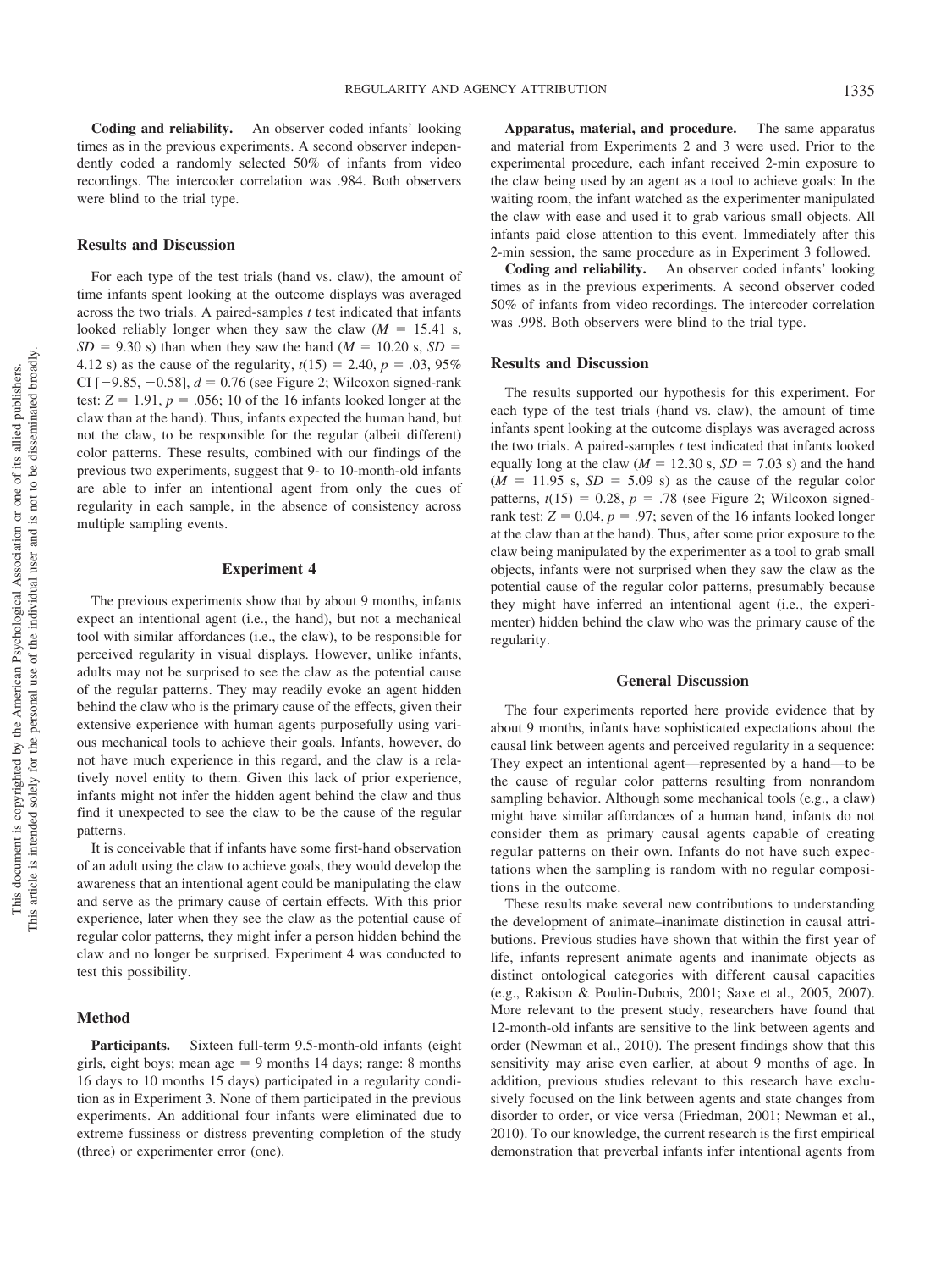the perception of a different ordered state, namely, regularity in visual displays as the result of nonrandom sampling behavior.

Our findings also point to the importance of prior experience in shaping infants' expectations about the link between agents and regularity. Results from Experiments 1–3 provide evidence for a robust bias in 9- to 10-month-old infants to attribute the cause of perceived regularity to an intentional agent rather than a mechanical tool. Interestingly, after some prior exposure to the tool being manipulated by an agent to achieve goals, infants were no longer surprised to see the mechanical tool as the potential cause of the regularity (Experiment 4). We speculate that as a result of the prior exposure, infants might have inferred an invisible agent who was hidden behind the tool and served as the primary cause of the regular patterns. Support for this possibility may be found in findings from previous research on infants' interpretation of agency and goal-directed actions. Seven- and 12-month-olds do not represent a gloved hand as an agent with goals. With some exposure to the gloved hand as part of a person, however, infants detect an agent and interpret the actions of the gloved hand as goal directed (Guajardo & Woodward, 2004).

Taken together, the data presented here suggest that by about 9 months, infants expect an intentional agent, on his or her own or through manipulating a tool, to be the primary cause of regular patterns in visual displays. Mechanical tools alone, even those with similar affordances of a human hand, are not expected to be capable of creating regular patterns on their own. It is important to note that these findings do not necessarily indicate that infants perceive intentional agents to be only bounded with the creation of regularity. Human agents have free choices and are capable of creating any patterns, regular or random. By about 9 months infants may be aware of this, as the infants in the first two experiments did not find it surprising to see the human hand as the cause of the random samples.

This early bias to infer intentional agents from the perception of regularity may be the foundation for our later intuitive understanding of entropy: Both children and adults have a strong tendency to attribute the cause of state changes from disorder to order to human interventions rather than natural forces (Friedman, 2001). It may also bear on our later disposition to invoke agency, teleofunctional explanation, and intelligent design in our intuitive interpretations of the origins of both artifacts and natural phenomena (Barrett, 2000; Guthrie, 1993; Kelemen, 1999, 2004).

Several questions remain open and require further examination. One question concerns how we define regularity. In the current experiments, regularity is defined as a short string repeating itself multiple times in a sequence or multiple triplets in a sequence, both as the result of nonrandom sampling behavior. Future work is needed to examine infants' causal attributions of regularities that are more formally defined (for ways to formally define randomness and regularity, see, e.g., Griffiths & Tenenbaum, 2001; Lopes & Oden, 1987). Another question regards the scope of infants' bias to infer agents from perceived regularity. Our research suggests that 9- to 10-month-old infants attribute agency to nonrandom sampling events that result in regular patterns in visual displays. In everyday life we detect regularity in different domains, through visual, auditory, and tactile modalities (e.g., Conway & Christiansen, 2005). Thus, an important path for future research is to examine whether infants would also infer agents from the perception of regularity through modalities other than vision, for example, regular sound patterns or rhythmic regularity through the auditory modality.

A third question concerns infants' understanding of the link between agents and different levels of regularity. Regularity can be detected at the local level (e.g., regularity in each sample only, without consistency across different samples), at the global level (e.g., consistency across different samples only, without regularity in each sample), or at a nested level (e.g., regularity in each sample and consistency across different samples). The current data suggest that infants invoke agency in their perception of regularity at the nested level (Experiments 1 and 2) or at the local level (Experiments 3 and 4). It is unclear whether infants would also infer agents from the perception of regularity at the global level clearly a question for future empirical work.

Another path for future research regards infants' causal attributions of low-probability events. In the current experiments, the nonrandom samples displaying regular patterns are as probable as the randomly drawn samples, in that both consist of yellow and red balls in a 2:1 ratio (i.e., 6 vs. 3). In other words, if order of the sequence is not a concern, the probabilities of drawing both samples are equal. Thus, our experiments have potentially teased apart probability from regularity. It remains an open question whether infants would also infer agents from nonrandom sampling events that result in low-probability outcomes. For example, when infants see six boring objects being drawn from a population of mostly interesting and just a few boring objects, will infants attribute agency to this nonrandom sampling event and expect an agent, but not an inanimate object, to be responsible for the low-probability outcome? Questions like this also await future research.

Finally, the current data suggest that infants as young as 9 months are sensitive to the causal link between agents and regular patterns in visual displays. It would be interesting to explore whether there are situations in which infants will expect a mechanical tool more likely to be the cause of certain outcomes than an agent. One possible approach to addressing this question is to examine infants' expectations about the cause of an outcome that is beyond the physical capacity of a human hand but can be achieved by a robotic claw, for example, sampling certain objects that are deep down in a container and cannot be reached by a human hand. If infants expect the claw, but not the hand, to be the potential cause of the sample, we would have evidence that infants, at least in some cases, may expect a mechanical tool to be the cause of certain outcomes that are beyond the capacity of an agent.

In conclusion, the present research provides the first evidence that by about 9 months, infants have the tendency to infer intentional agents from the perception of regularity in visual displays. They do not have such expectations for randomly drawn samples that have no regular compositions in the outcome. Mechanical tools alone, even those with similar affordances of a human hand, are not expected to be capable of creating regular patterns on their own. This early bias to infer intentional agents from perceived regularity may persist through development, as adults across many cultures are inclined to believe that there is a powerful, nonembodied intentional agent (e.g., God) who is responsible for the order and regularities of things in the world (e.g., Barrett, 2004, 2007; Swinburne, 1968).